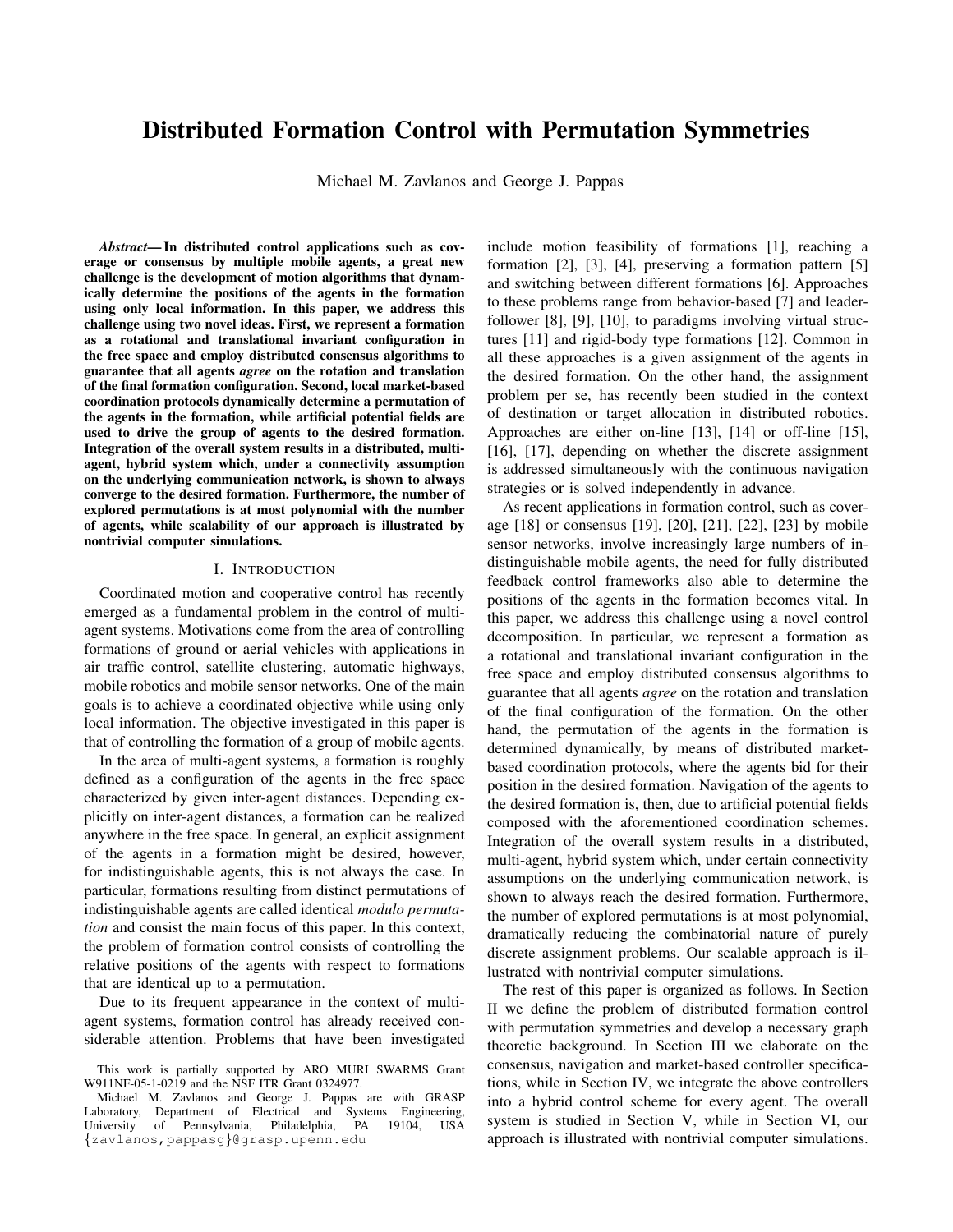## II. PROBLEM FORMULATION

Consider *n* identical fully actuated agents in  $\mathbb{R}^p$ , such that every agent  $i$  is described by,

$$
\dot{x}_i(t) = u_i(t) \tag{1}
$$

where  $x_i(t) \in \mathbb{R}^p$  denotes the position vector of agent i at time t and  $u_i(t) \in \mathbb{R}^p$  is a control input to be determined. Define, further, a *Euclidean Distance Matrix* (EDM) C =  $(c_{ij}) \in \mathbb{R}^{n \times n}$ , such that  $c_{ii} = 0$  for all i and  $c_{ij}^{1/2} \leq c_{ik}^{1/2}$  +  $c_{kj}^{1/2}$  for all  $i, j, k = 1, \ldots, n$ , i.e., the entries of C satisfy the *triangle inequality*. Given any EDM  $C = (c_{ij}) \in \mathbb{R}^{n \times n}$ , we can define a *formation* in  $\mathbb{R}^p$  by,

$$
\mathcal{F}_C = \{f_1, \dots, f_n \in \mathbb{R}^p \mid ||f_i - f_j||_2^2 = c_{ij}, \ \forall \ i \neq j\} \tag{2}
$$

Let  $\pi$  :  $\{1, \ldots, n\}$   $\rightarrow$   $\{1, \ldots, n\}$  denote any *permutation* of integers  $\{1, \ldots, n\}$ . Then, the problem addressed in this paper can be stated as follows.

*Problem 1:* Given any formation  $\mathcal{F}_C$ , determine distributed control laws  $u_i(t)$  for all agents i that guarantee  $\lim_{t\to\infty} ||x_i - x_i||_2^2 = c_{\pi(i)\pi(j)}$  for all  $i \neq j$  and any permutation  $\pi$ .

In other words, Problem 1 implies that we want the group of agents to converge to the formation  $\mathcal{F}_C$ . Note that the permutation  $\pi$  of the agents in the formation  $\mathcal{F}_C$  is not provided a priori hence, it needs to be determined *dynamically*. We achieve this goal using an equivalent representation of a formation. In particular, let  $\bar{f}_1, \ldots, \bar{f}_n \in \mathcal{F}_C$  denote any realization of the formation  $\mathcal{F}_C$  in  $\mathbb{R}^p$  and observe that,

$$
\mathcal{F}_C = \{f_1, \dots, f_n \in \mathbb{R}^p \mid f_i = y + R\bar{f}_i, \ \forall \ i, y, R\}
$$
 (3)

where  $y \in \mathbb{R}^p$  and  $R \in SO(p)$  denote a translation vector and rotation matrix, respectively (Figure 1). Clearly, representations (2) and (3) of a formation are equivalent since,

$$
||f_i - f_j||_2^2 = ||y + R\bar{f}_i - y - R\bar{f}_j||_2^2 = ||R(\bar{f}_i - \bar{f}_j)||_2^2 = c_{ij}
$$

for all  $i, j = 1, ..., n$ <sup>1</sup> Observe that representation (3) explicitly describes a formation  $\mathcal{F}_C$  in terms of the points  $f_1, \ldots, f_n \in \mathbb{R}^p$  rather than the inter-agent distances  $c_{ij}$ . Hence, we can reformulate Problem 1 as follows.

*Problem 2:* Given any realization  $\bar{f}_1, \ldots, \bar{f}_n \in \mathcal{F}_C$  of a formation  $\mathcal{F}_C$ , determine distributed control laws  $u_i(t)$  that guarantee  $\lim_{t\to\infty} x_i = y + R\bar{f}_{\pi(i)}$  for all agents i, any permutation  $\pi$ , translation vector  $y \in \mathbb{R}^p$  and rotation matrix  $R \in SO(p).$ 

Designing control inputs for the agents according to the specifications of Problem 2, critically relies on notions from graph theory. In particular, given the system of agents in system (1), we can define a *dynamic graph*  $G(t)$  as follows.

*Definition 2.1 (Dynamic Graph):* We call  $G(t)$  $(V, \mathcal{E}(t))$  a dynamic graph consisting of a set of vertices  $V =$  $\{1, \ldots, n\}$  indexed by the set of agents and a time varying set of links  $\mathcal{E}(t) = \{(i, j) \in \mathcal{V} \times \mathcal{V} \mid ||x_i(t) - x_j(t)||_2 < r\}.$ 

<sup>1</sup>Note that  $||Rf||_2 = ||f||_2$  for any vector  $f \in \mathbb{R}^p$  and any rotation matrix  $R \in SO(p)$ .



Fig. 1. A formation  $\mathcal{F}_C$  of 4 agents translated by a vector y and rotated by an angle  $\theta$ . The realization  $\overline{f}_1, \ldots, \overline{f}_4 \in \mathcal{F}_C$  is with respect to the coordinate frame  $O_2$ .

Dynamic graphs  $\mathcal{G}(t)$  such that  $(i, j) \in \mathcal{E}(t)$  if and only if  $(j, i) \in \mathcal{E}(t)$  are called *undirected* and consist the main focus of this paper.<sup>2</sup> Furthermore, for any pair of vertices i and j such that  $(i, j) \in \mathcal{E}(t)$  we write  $i \sim j$  and say that vertices i and j are adjacent, or neighbors, at time  $t$ . A topological invariant of graphs that is of particular interest for the purposes of this work is graph connectivity.

*Definition 2.2 (Graph Connectivity):* We say that a dynamic graph  $G(t)$  is connected at time t if there exists a path, i.e., a sequence of distinct vertices such that consecutive vertices are adjacent, between any two vertices in  $G(t)$ .

Given any collection of m distinct instances of  $G(t)$ , i.e.,  $\{\mathcal{G}(t_1), \ldots, \mathcal{G}(t_m)\}\$ , we say that the collection  $\{\mathcal{G}(t_1), \ldots, \mathcal{G}(t_m)\}\$ is *jointly connected* if the union of its members is a connected graph [22].

# III. DISTRIBUTED COORDINATION

Consider *n* agents in  $\mathbb{R}^p$  and a formation  $\mathcal{F}_C$  expressed as in equation (3) with realization  $\bar{f}_1, \ldots, \bar{f}_n \in \mathcal{F}_C$  that is known to all agents. The goal in this section is to develop a distributed control framework able to drive the agents to the desired formation  $\mathcal{F}_C$  for any translation vector  $y \in \mathbb{R}^p$ , rotation matrix  $R \in SO(p)$  and permutation  $\pi$ , that are to be determined *dynamically*, using only local information. In particular, under certain connectivity assumptions on the communication network  $G(t)$ , we employ *consensus* protocols from the literature [22] to get  $y \in \mathbb{R}^p$  and  $R \in SO(p)$ that are common for all agents, while the permutation  $\pi$ is determined dynamically by means of distributed *marketbased* coordination.

# *A. Consensus on the Rotation and Translation*

Let  $y_i \in \mathbb{R}^p$  and  $R_i \in SO(p)$  denote the translation vector and rotation matrix of agent  $i$ , respectively, and note that in  $\mathbb{R}^3$  (similarly in  $\mathbb{R}^2$ ), the rotation  $R_i$  can be written in terms of the angles  $\phi_i$ ,  $\psi_i$  and  $\theta_i$  as,

$$
R_i = R_z(\theta_i) R_y(\psi_i) R_x(\phi_i) \tag{4}
$$

where  $R_x(\phi_i)$ ,  $R_y(\psi_i)$  and  $R_z(\theta_i)$  denote the *roll*, *pitch* and *yaw* rotations along the x, y and z directions, respectively. Furthermore, given any communication network  $\mathcal{G}(t)$  =  $(V,\mathcal{E}(t))$ , let  $\mathcal{N}_i(t) = \{j \mid (i,j) \in \mathcal{E}(t)\}\$  denote the neighbors of agent  $i$  at time  $t$ . Then, the following theorem

<sup>&</sup>lt;sup>2</sup>Dynamic graphs  $G(t)$  as in Definition 2.1, are sometimes also called *proximity graphs*.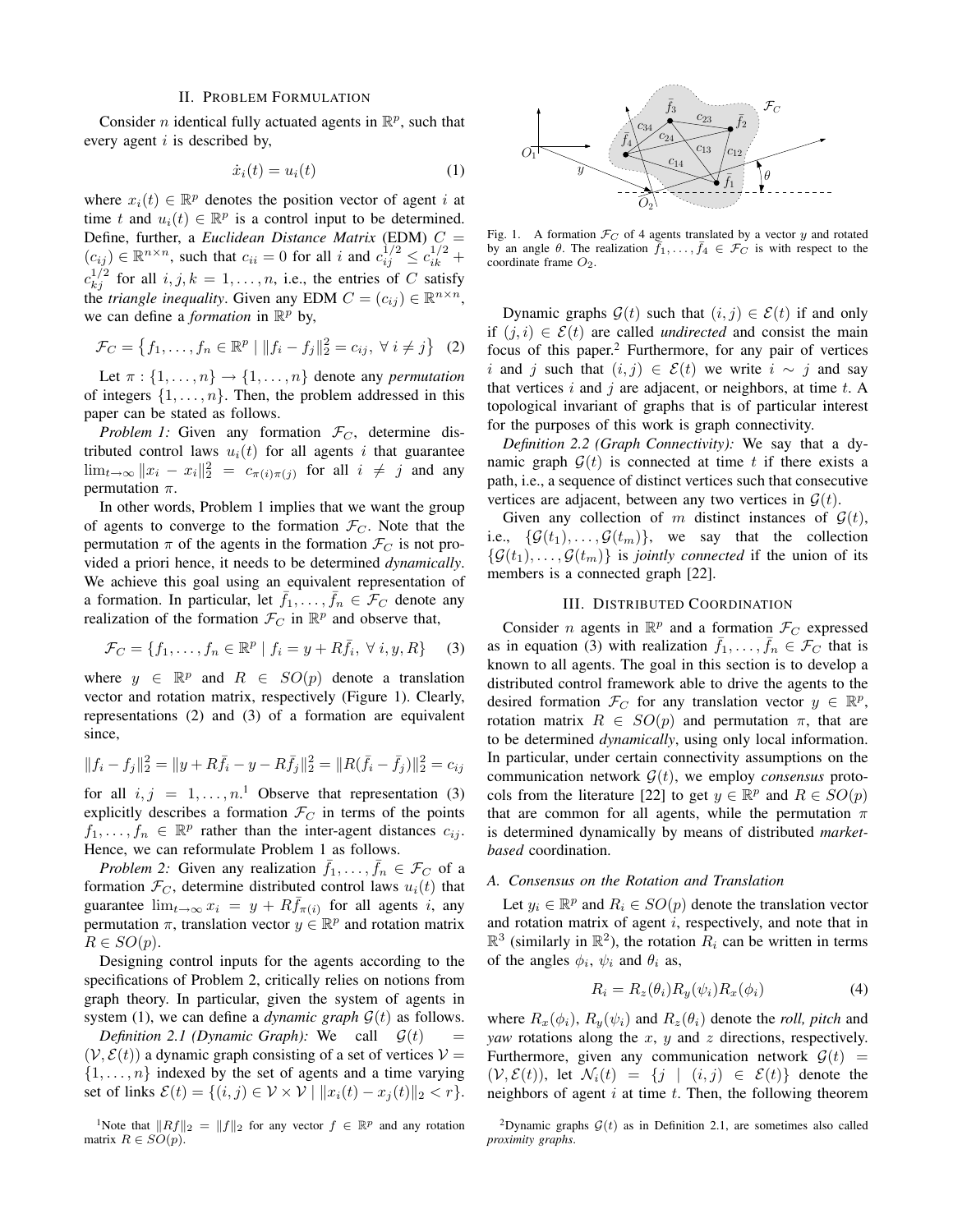guarantees consensus of all agents regarding their rotation and translation variables.

*Theorem 3.1 ([22]):* Let  $y_i(t_0)$ ,  $\phi_i(t_0)$ ,  $\psi_i(t_0)$  and  $\theta_i(t_0)$ be fixed and assume that every collection of communication graphs  $\{\mathcal{G}_1, \ldots, \mathcal{G}_m\}$  in every bounded time interval is *jointly connected*. Then, the system,

$$
[\dot{y}_i^T \dot{\phi}_i \dot{\psi}_i \dot{\theta}_i] = - \sum_{j \in \mathcal{N}_i(t)} \left( [y_i^T \phi_i \psi_i \theta_i] - [y_j^T \phi_j \psi_j \theta_j] \right)
$$
\n(5)

guarantees that  $\lim_{t\to\infty} [y_i^T \phi_i \psi_i \theta_i] = [y^T \phi \psi \theta]$  for all *i*.

Note that the asymptotic values for  $y, \phi, \psi$  and  $\theta$  depend on the initial values  $y_i(t_0)$ ,  $\phi_i(t_0)$ ,  $\psi_i(t_0)$  and  $\theta_i(t_0)$  of every agent  $i$  as well as on the sequence of communication graphs  $\mathcal{G}(t)$ . Using Theorem 3.1, we can show the following result.

*Proposition 3.2:* Given any realization  $\bar{f}_1, \ldots, \bar{f}_n \in \mathcal{F}_C$ of a formation  $\mathcal{F}_C$ , assume that the conditions of Theorem 3.1 hold. Then, for any given permutation  $\pi$  and any constant  $K > 0$ , the control laws,

$$
u_i(t) = -K \nabla_{x_i} ||x_i - y_i - R_i \bar{f}_{\pi(i)}||_2^2, \quad i = 1, \dots, n \quad (6)
$$

together with the consensus algorithm (5), guarantee that  $\lim_{t\to\infty} x_i = y + R\bar{f}_{\pi(i)}$  for all agents *i*.

*Proof:* Observe first that the consensus algorithm (5) does not depend on the agents' states  $x_i \in \mathbb{R}^p$  and so Theorem 3.1 guarantees convergence of the translation vectors  $y_i \in \mathbb{R}^p$  and rotation matrices  $R_i \in SO(p)$  to common values  $y \in \mathbb{R}^p$  and  $R = R_z(\theta)R_y(\psi)R_x(\phi) \in SO(p)$ , respectively, for all agents. $3$  Hence, the control laws (6) asymptotically become  $u_i(t) = -K\nabla_{x_i} ||x_i - y - R\bar{f}_{\pi(i)}||_2^2$ and clearly guarantee that  $\lim_{t\to\infty} x_i = y + R\bar{f}_{\pi(i)}$  for all agents i. To see this, just note that  $V_i(x_i) = \frac{1}{2} ||x_i - y - z_i||$  $R\bar{f}_{\pi(i)}||_2^2$  is a Lyapunov function associated with agent i.

In other words, Proposition 3.2 implies that, given any permutation  $\pi$ , control laws (6) and the proposed consensus algorithm (5) guarantee that the group of agents eventually converges to formation  $\mathcal{F}_C$ .<sup>4</sup> Hence, the major challenge is to determine a permutation  $\pi$  in a distributed way. To achieve this goal, we employ a *market-based* coordination framework, where every agent *bids* for a position  $\pi(i)$  in the permutation  $\pi$ . The resulting auction is distributed, since it takes place in the absence of a centralizing auctioneer.

## *B. Market-Based Coordination*

Let  $\mathcal{I}_0 = \{1, \ldots, n\}$  denote the index set of all available positions in a formation  $\mathcal{F}_C$ . We say that a position  $k \in \mathcal{I}_0$ is being "sold" in the market if there is at least one agent i such that  $\pi(i) = k$ . Let  $\mathcal{I}(t)$  denote the index set of all positions that are *not* "sold" in the market at time t and  $\mathcal{I}^{c}(t) = \mathcal{I}_{0} \backslash \mathcal{I}(t)$  denote the complement of  $\mathcal{I}(t)$ . We call  $\mathcal{I}(t)$  and  $\mathcal{I}^c(t)$  the sets of *available* and *taken* positions, respectively. Similarly, let  $\mathcal{I}_i^a(t)$  and  $\mathcal{I}_i^t(t)$  denote the index sets of available and taken positions from the perspective of

# **Algorithm 1** Auction Mechanism for Agent  $i$

**Require:** A position  $\pi(i) \in \mathcal{I}_0$  and bid  $b_i \geq 0$ 1: Compute the set of agents bidding for the same position  $\pi(i)$ , i.e.,  $A_i := \{ j \in \mathcal{N}_i \mid \pi(j) = \pi(i) \}$ 2: if  $A_i = \emptyset$  then 3: Exchange lists with neighbors, i.e., a a t t t ¡  $t\setminus$ 

$$
\mathcal{I}_i^a := \mathcal{I}_i^a \setminus \left( \cup_{j \in \mathcal{N}_i} \mathcal{I}_j^t \right) \text{ and } \mathcal{I}_i^t := \mathcal{I}_i^t \cup \left( \cup_{j \in \mathcal{N}_i} \mathcal{I}_j^t \right)
$$

- 4: Update neighbors,  $\mathcal{N}_i = \{j \mid x_j \in \mathcal{B}_r(x_i)\}\$
- 5: else if  $A_i \neq \emptyset$  then
- 6: if  $b_i > \max_{j \in \mathcal{A}_i} \{b_j\}$  then 7: Exchange lists with neighbors, i.e.,  $\mathcal{I}_i^a:=\mathcal{I}_i^a\backslash \big(\cup_{j\in\mathcal{N}_i}\mathcal{I}_j^t\big)$  and  $\mathcal{I}_i^t:=\mathcal{I}_i^t\cup$ ¡  $\cup_{j\in\mathcal{N}_i}\mathcal{I}_j^t$ ¢ 8: Update neighbors,  $\mathcal{N}_i = \{j \mid x_j \in \mathcal{B}_r(x_i)\}\$
- 9: **else if**  $b_i = \max_{j \in \mathcal{A}_i} \{b_j\}$  then
- 10: Bid higher for the same position  $\pi(i)$ , i.e.,  $b_i := g([b_i, \infty))$
- 11: Update neighbors,  $\mathcal{N}_i = \{j \mid x_j \in \mathcal{B}_r(x_i)\}\$
- 12: **else if**  $b_i < \max_{j \in \mathcal{A}_i} \{b_j\}$  then
- 13: Choose a new position among the available ones, i.e.,  $\pi(i) := g\big(\mathcal{I}_i^a \setminus \big(\cup_{j \in \mathcal{N}_i} \mathcal{I}_j^t\big)$
- 14: Bid higher for the new position  $\pi(i)$ , i.e.,  $b_i := g([b_i, \infty))$

\n- 15: Exchange lists with neighbors, i.e., 
$$
\mathcal{I}_i^a := \mathcal{I}_i^a \setminus \left( \{ \pi(i) \} \cup \left( \bigcup_{j \in \mathcal{N}_i} \mathcal{I}_j^t \right) \right)
$$
 and  $\mathcal{I}_i^t := \mathcal{I}_i^t \cup \{ \pi(i) \} \cup \left( \bigcup_{j \in \mathcal{N}_i} \mathcal{I}_j^t \right)$
\n- 16: Update neighbors,  $\mathcal{N}_i = \{ j \mid x_j \in \mathcal{B}_r(x_i) \}$
\n- 17: end if
\n- 18: end if
\n

agent *i*, respectively. The sets  $\mathcal{I}_i^a(t)$  and  $\mathcal{I}_i^t(t)$  are initialized such that every agent has knowledge of all available positions in  $\mathcal{I}_0$ , i.e.,  $\mathcal{I}_i^a(t_0) = \mathcal{I}_0$  and  $\mathcal{I}_i^t(t_0) = \emptyset$ , while  $\mathcal{I}_i^a(t) \cap \mathcal{I}_i^t(t) =$  $\emptyset$  and  $\mathcal{I}_i^a(t) \cup \mathcal{I}_i^t(t) = \mathcal{I}_0$  for all time  $t \ge t_0$ , i.e., no position can be considered both available and taken.

Having characterized the positions in the formation  $\mathcal{F}_C$ as available or taken depending on whether they are being "sold" in the market or not, we now describe the auction mechanism itself. In the absence of a centralizing auctioneer, local communication among the agents is required to achieve the desired coordination. As before, let  $\mathcal{N}_i(t) = \{j \mid (i, j) \in$  $\mathcal{E}(t)$  denote the set of neighbors of agent i at time t and define a *selection* function  $g: 2^{\mathbb{R}_+} \to \mathbb{R}_+$  by,

$$
g(X) = x \in X
$$

where  $x \in X$  can be chosen according to any policy, deterministic or not. Then, the proposed auction mechanism is described in Algorithm 1 and the corresponding marketbased coordination scheme consists of multiple such auctions taking place locally among groups of agents.

*Remark 3.3:* We assume that bidding is *sound* in the sense that every *tie* on the bids is eventually broken (line 9 of Algorithm 1). Moreover, we require that every *new* position that is being "sold" is chosen among the available ones (line 13 of Algorithm 1). This requirement guarantees progress towards reaching a final permutation since, it does not allow continuous bidding for any particular position in  $\pi$ .

<sup>&</sup>lt;sup>3</sup>Note that control of the angles is performed in  $\mathbb{R}^p$  and the mapping  $\mathbb{R}^p \to SO(p)$  in equation (4) is injective.

<sup>&</sup>lt;sup>4</sup>Note that for any formation formation  $\mathcal{F}_C$  and any permutation  $\pi$ , if  $y + R\bar{f}_1, \ldots, y + \tilde{R}\bar{f}_n \in \mathcal{F}_C$ , then  $y + R\bar{f}_{\pi(1)}, \ldots, y + R\bar{f}_{\pi(n)} \in \mathcal{F}_C$ .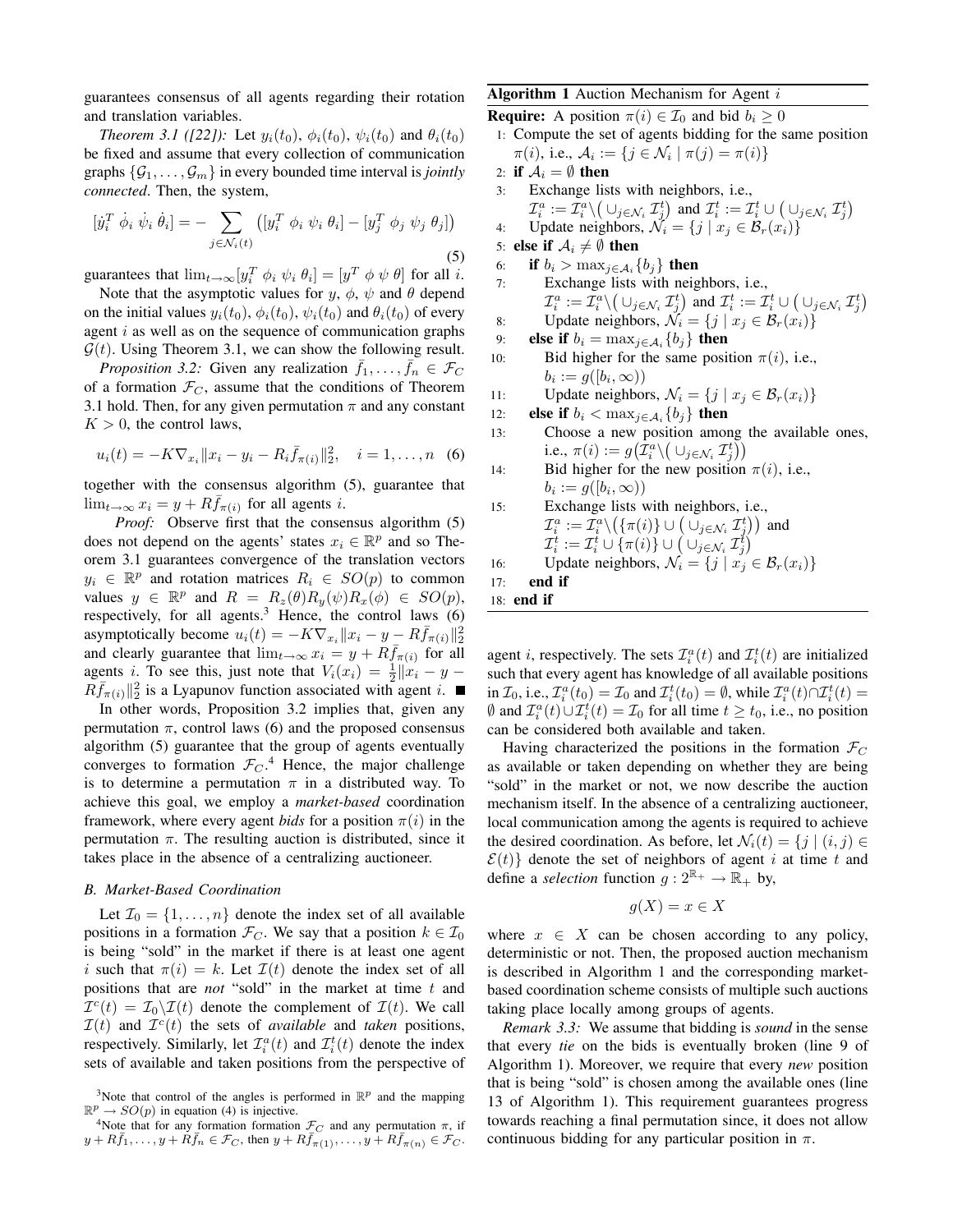

Fig. 2. Model for Agent i.

#### IV. MODELING THE AGENTS

Integration of the continuous time control laws in Subsection III-A with the discrete coordination protocols in Subsection III-B leads to a hybrid model for every agent [25] that consists of a *navigation* and a *coordination* automaton, as shown in Figure 2. *Inputs* to the navigation automaton of agent i consist the position  $\pi(i)$  and neighbor set  $\mathcal{N}_i(t)$ , while *output* is the updated state  $x_i(t)$ . On the other hand, *inputs* to the coordination automaton of agent i consist the states  $x_i(t)$ , positions  $\pi(j)$ , bids  $b_i(t)$  and sets of taken positions  $\mathcal{I}_j^t(t)$  of all agents, while *outputs* are its own updated neighbor set  $\mathcal{N}_i(t)$ , position  $\pi(i)$ , bid  $b_i(t)$ and sets  $\mathcal{I}_i^a(t)$  and  $\mathcal{I}_i^t(t)$ .<sup>5</sup> Updates in both navigation and coordination automata depend explicitly on nearest neighbors  $\mathcal{N}_i(t)$ , hence the distributed nature of the approach. The two automata are synchronized and together consist the model of agent i. The following notion of a *predicate* enables us to formally define the aforementioned automata.

*Definition 4.1 (Predicate):* Let  $X = \{x_1, \ldots, x_n\}$  be a finite set of variables. We define a predicate  $\psi(X)$  over X to be a finite conjunction of strict or non-strict inequalities over X. We denote the set of all predicates over X by  $Pred(X)$ .

In other words, a predicate is a logical formula. For In other words, a predicate is a logical formula. For<br>example, the predicate  $\psi(X) = (||x - x_0|| < r)$  over the set of variables  $X \in \mathbb{R}^N$  returns 1 if x belongs in the open ball  $||x - x_0|| < r$  and 0 otherwise. Hence, the navigation automaton for agent i can be defined as follows.<sup>6</sup>

*Definition 4.2 (Navigation Hybrid Automaton):* We define the navigation hybrid automaton of agent  $i$  to be the tuple  $N_i = (X_{N_i}, V_{N_i}, E_{N_i}, \Sigma_{N_i}, sync, inv, init, guard,$ reset, flow), where,

- $X_{N_i} = \{x_i, y_i, \phi_i, \psi_i, \theta_i\}$  denotes the set of owned state variables with  $x_i, y_i \in \mathbb{R}^p$  and  $\phi_i, \psi_i, \theta_i \in [-\pi, \pi]$ .
- $V_{N_i} = \{N\}$  denotes the finite set of control modes.<sup>7</sup>
- $E_{N_i} = \{(N, N)\}\)$  denotes the set of control switches.
- $\Sigma_{N_i} = \{update_i\}$  denotes the set of synchronization labels.
- sync :  $E_{N_i} \rightarrow \Sigma_{N_i}$  with, sync $((N, N)) = update_i$ , denotes the synchronization map mapping each control switch to a synchronization label.

<sup>5</sup>Technically, the model we propose for he agents does not correspond to an Input/Output hybrid automaton [26], but to a composition of synchronized automata. In our framework, the terms *input* and *output* are used for presentation purposes, exclusively.

<sup>6</sup>To simplify notation, we hereafter drop the dependence of the state variables on time  $t$ .



Fig. 3. Navigation Automaton for Agent i.

- $inv: V_{N_i} \to Pred(X_{N_i})$  with  $inv(N) = true$ , denotes the invariant conditions of the hybrid automaton.
- init :  $V_{N_i}$   $\rightarrow$   $Pred(X_{N_i})$  with  $init(N) = true$ , denotes the set of initial conditions.
- guard :  $E_{N_i} \rightarrow Pred(X_{N_i})$  with guard $((N, N)) =$ true, denotes the set of guards of the hybrid automaton.
- $reset : E_{N_i} \rightarrow X_{N_i}$  with  $\begin{bmatrix} x_i^T & y_i^T & \phi_i & \psi_i & \theta_i \end{bmatrix} :=$  $reset((N, N)) = [x_i^T \quad y_i^T \quad \phi_i \quad \psi_i \quad \theta_i],$  denotes the set of resets associated with the guards of the hybrid automaton.
- $flow: V_{N_i} \to X_{N_i}$  with  $[\dot{x}_i^T \dot{y}_i^T \dot{\phi}_i \dot{\psi}_i \dot{\theta}_i] := flow(N)$ as in equations (4)  $-$  (6), denotes the flow conditions of the hybrid automaton that constrain the first time derivatives of the system variables in mode  $v \in V_{N_i}$ .

Figure 3 shows the graph representation of the hybrid automaton  $N_i$ . Observe that  $N_i$  consists of a single mode including the dynamics of agent  $i$ , while self transitions in  $N_i$  are synchronized with transitions of the coordination automaton of agent  $i$ , due to the synchronization labels  $sync((N, N)) = update_i$ . Such transitions are triggered whenever the position  $\pi(i)$  or neighbor set  $\mathcal{N}_i$  of agent i are updated by the coordination automaton  $C_i$ , which consists an implementation of the auction mechanism in Algorithm 1 and can be defined in a similar way (Figure 4). Note that transitions from mode  $v = A$  to modes  $v' = N, U$ in automaton  $C_i$  are time triggered and take place after time  $\tau_i > 0$  has elapsed. The reason for this concerns synchronization of the automata  $N_i$  and  $C_i$ . In particular, in the absence of the time  $\tau_i > 0$ , all transitions in  $C_i$ are instantaneous, which due to synchronization, implies that transitions in  $N_i$  are instantaneous too. But then, the flow in  $N_i$  is not well defined.<sup>8</sup>

#### V. INTEGRATION OF THE OVERALL SYSTEM

Composition of all elementary automata  $N_i$  and  $C_i$  leads to a *product system* S [25] that models the interconnection between them. Clearly, studying  $S$  we can identify the properties of the whole multi-agent system. The following proposition shows that every agent has always knowledge of at least all available destinations in  $\mathcal{I}(t)$ . This property of the product system  $S$  is necessary to show that eventually  $\pi(i) \neq \pi(j)$  for all agents  $i \neq j$ , i.e., that  $\pi$  is eventually a

<sup>&</sup>lt;sup>7</sup>The shorthand notation stands for  $N := Navigate$ .

<sup>&</sup>lt;sup>8</sup>One could also view  $\tau_i > 0$  as a model for time delays due to communication or computation costs in the auction mechanism itself.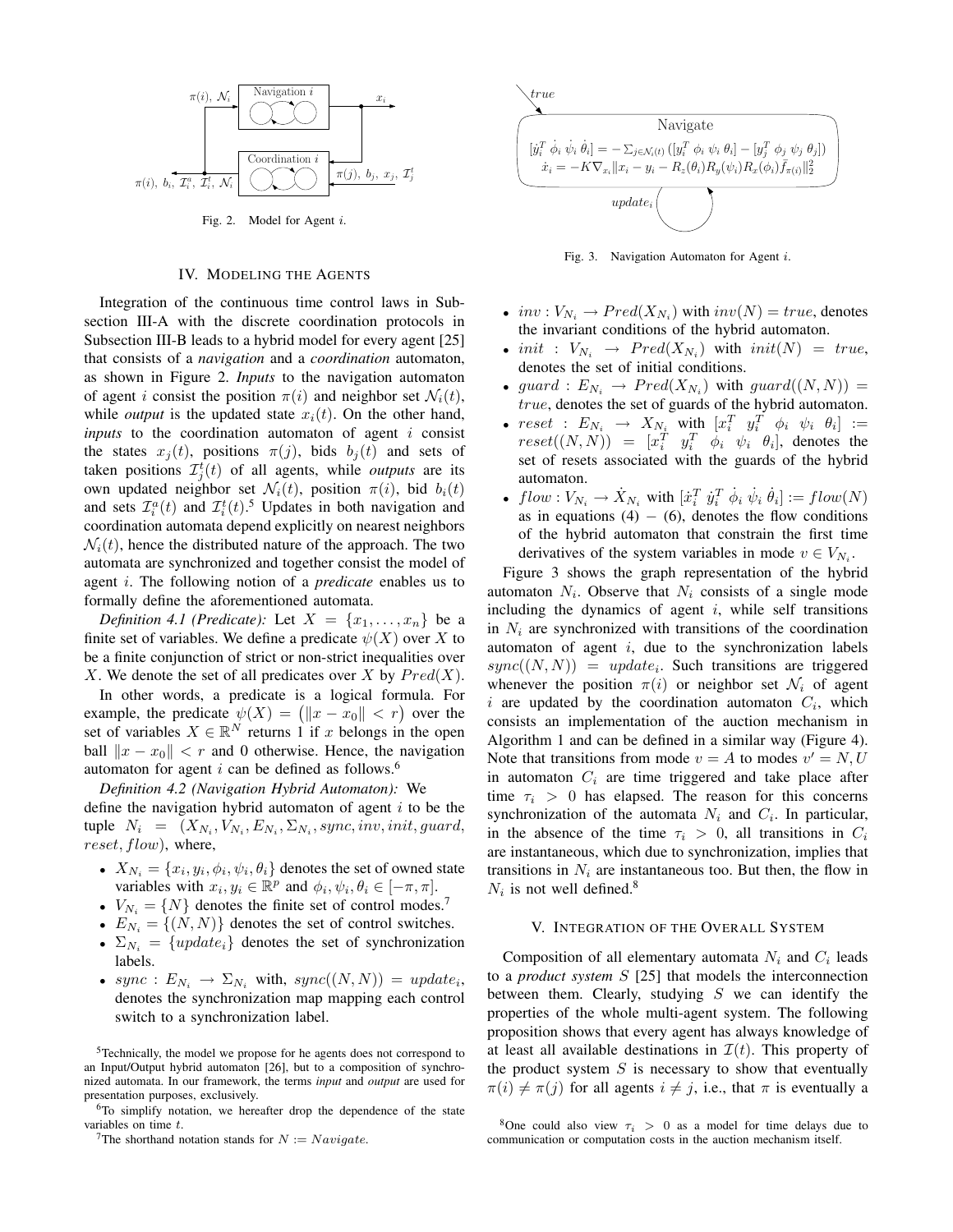

Fig. 4. Coordination Automaton for Agent i.

permutation.<sup>9</sup>

*Proposition 5.1:* The product system S guarantees that  $\mathcal{I}(t) \subseteq \mathcal{I}_i^a(t)$  for all time t and all agents i.

Our next result concerns the running time of the hybrid system  $S$ . In particular, we show that the product system  $S$ in the worst case can only take a finite number of transitions  $v_S \stackrel{e_S}{\rightarrow} v'_S$  such that  $v_{C_i} = A$  and  $v'_{C_i} = U$  for all agents i, which is polynomial with respect to the number of agents n. In other words, the permutation  $\pi$  can only be updated finitely many times. This result is important, given that the number of permutations  $\pi$ , and hence the space of control modes  $V_S$  of the product system  $S$ , grows exponentially with the number of agents.

*Proposition 5.2:* Let  $v_S^* = (v_{N_1}^*, \ldots, v_{N_n}^*, v_{C_1}^*, \ldots, v_{C_n}^*)$ be such that  $\pi(i) \neq \pi(j)$  for all  $j \neq i$ . Then, the product system S can reach  $v_S^*$  in at most  $\frac{n(n-1)}{2}$  transitions  $v_S \stackrel{e_S}{\rightarrow} v_S'$ such that  $v_{C_i} = A$  and  $v'_{C_i} = U$ .

Having showed that the product system  $S$  has polynomial complexity, we now show that it also has the desired *liveness* property. In other words, we show that mode  $v_S^*$  is eventually reached for all initial conditions

*Theorem 5.3:* Assume that the conditions of Proposition 3.2 hold. Then, for all initial conditions  $x_i(t_0)$ , there exists a constant  $T > 0$  such that for all time  $t > t_0 + T$ , the product system S is in mode  $v_S^* = (v_{N_1}^*, \ldots, v_{N_n}^*, v_{C_1}^*, \ldots, v_{C_n}^*)$ with  $\pi(i) \neq \pi(j)$  for all  $j \neq i$ . We call  $v_S^*$  the equilibrium mode of the system.

# VI. SIMULATION RESULTS

We consider a navigation task in  $\mathbb{R}^2$ , where  $n = 231$ agents, starting from randomly chosen initial configurations, are required to reach a lattice formation with a given realization as in Figure 5. For all agents  $i$ , the translation vectors  $y_i$  are initialized with the agents' initial positions,



Fig. 5. Desired Lattice Formation.

i.e.,  $y_i(t_0) = x_i(t_0)$ , while the angles  $\phi_i$ ,  $\psi_i$  and  $\theta_i$  are randomly initialized in the interval  $[0, 2\pi]$ .<sup>10</sup> Figure 6 shows the evolution of the system at 5 different time instants. The agents are denoted with dots and the communication range used is  $r = .35$ . Observe that the hybrid system S eventually drives the group of agents to the desired formation. Note also the scalability of our approach indicated by the number of agents that can be handled.

# VII. CONCLUSIONS

In this paper, we considered a distributed hybrid approach to the formation control problem, that simultaneously addresses the discrete permutation of the agents in the formation as well as the continuous navigation strategies that drive the group to the desired formation. A formation was represented as a rotational and translational invariant configuration in the free space and distributed consensus algorithms guaranteed that all agents *agreed* on the rotation and translation of the final configuration of the formation. On the other hand, the permutation of the agents in the formation was determined dynamically, by means of distributed marketbased coordination protocols, while navigation of the group to the desired formation was due to artificial potential fields. The overall hybrid system was shown to always converge to the desired formation as long as ceratin connectivity assumptions on the underlying communication network were satisfied and have at most polynomial complexity, despite the exponential growth of the number of permutations with respect to the number of agents. Our scalable approach was verified through non-trivial computer simulations.

#### **REFERENCES**

- [1] P. Tabuada, G. J. Pappas and P. Lima. *Motion Feasibility of Multi-Agent Formations*, IEEE Transactions on Robotics, vol. 21(3), pp. 387- 392, June 2003.
- [2] M. C. DeGennaro and A. Jadbabaie. *Formation Control for a Cooperative Multiagent System Using Decentralized Navigation Functions*, Proceedings of the American Control Conference, pp. 1346-1351, Minneapolis, MN, June 2006.
- [3] M. Ji and M. Egerstedt. *Distributed Formation Control While Preserving Connectedness*, Proceedings of the 45th IEEE Conference on Decision and Control, pp. 5962-5967, San Diego, CA, Dec. 2006.
- [4] J. A. Fax and R. M. Murray. *Information Flow and Cooperative Control of Vehicle Formations*, IEEE Transactions on Automatic Control, vol. 49(9), pp. 1465-1476, Sept. 2006.

<sup>10</sup>Note that initialization of the translation vectors  $y_i$  aims at translating the formation "close" to the centroid of the initial configuration of the agents (see Theorem 3.1).

<sup>9</sup>Proofs for this and the other results in this section are omitted due to space limitations.